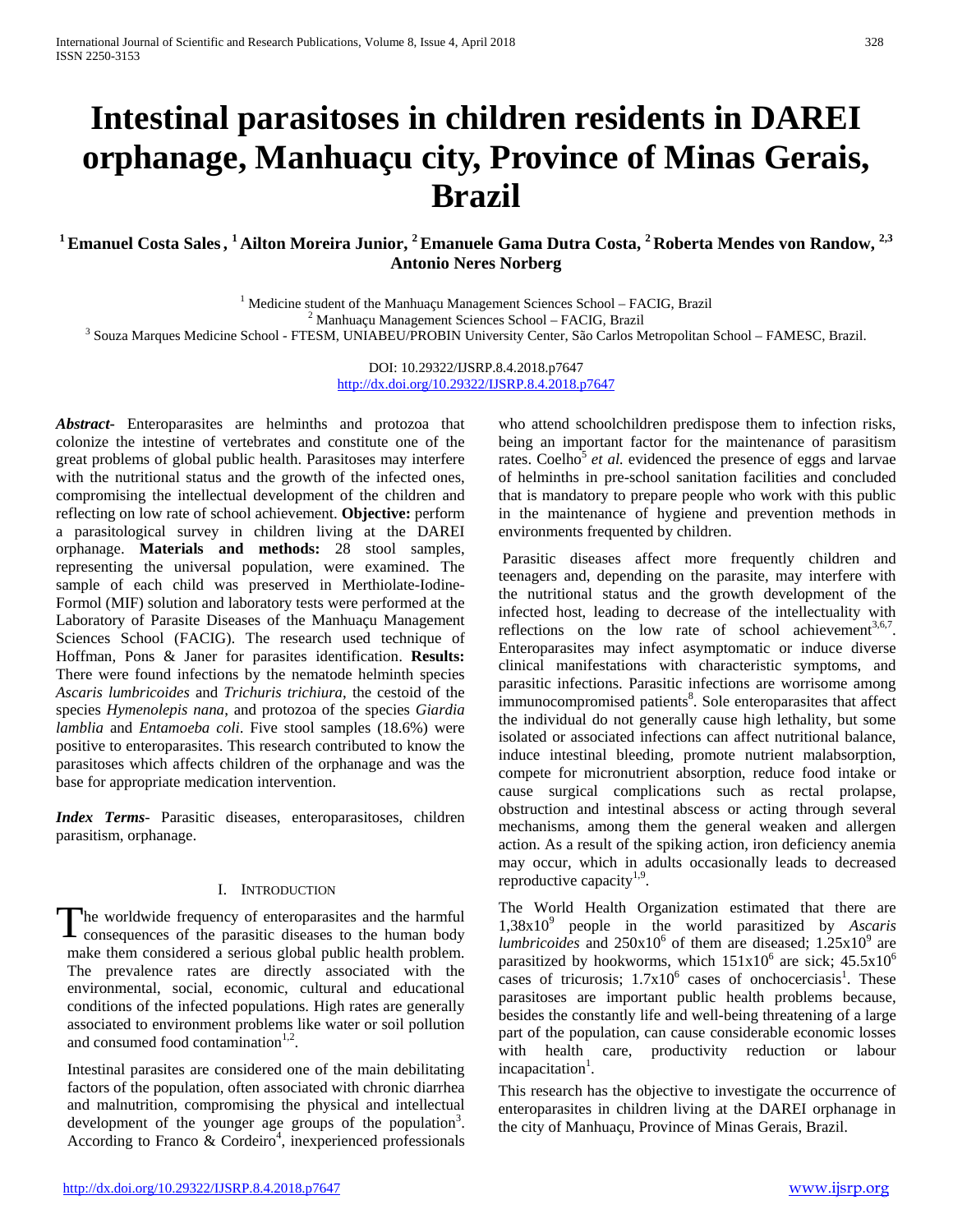# II. MATERIAL AND METHODS

The research was performed in the city of Manhuaçu, Province of Minas Gerais. The city has an area of  $627,281$  Km<sup>2</sup> and is located in the region of the Zona da Mata and the micro-region of Manhuaçu. The city is 290 km distant from Belo Horizonte, Province capital. Has an average altitude of 635 meters; tropical climate with rains during the summer and average annual temperature around 21°C. It is geographically inserted in the Doce river basin, being crossed by the Manhuaçu river. Services and coffee production represents the main economic activities of the region. The population is 84,934 inhabitants according to the 2010 IBGE census, with a population density of 135.4 inhabitants/ $km^2$ .

The staffs and the volunteers of DAREI orphanage provide all the necessary requirements to maintain the infrastructure in an excellent condition to children care. The orphanage hosts 28 children with less than eight years old.

This research has a cross-sectional, descriptive and observational design, conducted with children of both genders living at the orphanage. In order to know the diversity of species and the prevalence of enteroparasitoses among children of the orphanage, 28 stool samples were collected, characterizing a universal sample of the population (28 children). The staffs of the orphanage were oriented about the sample collection. Stool aliquots were conserved in Merthiolate-iodine-formaldehyde solution (MIF) and sent to the Laboratory of Research on Parasitic Diseases of the FACIG School of Medicine. The exams were performed using the spontaneous sedimentation method of Hoffman, Pons and Janer. For the diagnosis and to determine the presence of protozoan cysts, helminth eggs and larvae, two preparations of the sediment between slip and coverslip were used for each sample per children and observed under light microscopy with 20X and 40X magnification

#### III. RESULTS

Among the 28 examined children, we identified infections by nematode helminth of the species *Ascaris lumbricoides* and *Trichuris trichiura*, the cestoid of the species *Hymenolepis nana*, as well as protozoa of the species *Giardia lamblia* and *Entamoeba coli*. Positive cases occurred in five children (18.6%) of those examined.

### IV. DISCUSSION AND CONCLUSIONS

Currently there are several diagnostic, treatment and prophylaxis resources for parasitic diseases. Even considering the exponential scientific and technological advances, parasitic diseases still figures as an important object of study and concern, especially in developing countries where researches prove the relation between precarious hygienic-sanitary conditions and poor quality of life of the population with parasitoses  $\frac{10,11,12}{2}$ . Coproparasitological surveys carried out by several researchers show that microbial and parasitic diseases continue to be an important problem against population welfare as a worldwide health risk. The etiological agents of these diseases generally

take advantage of environmental conditions, especially climatic conditions, and continue to affect essentially all age groups in various regions of the planet<sup> $1,13$ </sup>.

In Brazil, enteroparasitoses are included among the most worrying diseases, considering that such etiological agents affect humans and animals and are aided by ecological conditions. We observed that the micro-region of Manhuaçu also has favorable conditions for the permanence of parasitic agents in the environment and the transmission mechanisms for new hosts.

As well as in other developing countries, the spread of parasitic etiological agents in Brazil is further aggravated by socioeconomic conditions, especially due to the low level of education and the lack of knowledge or practice of good hygiene habits<sup>14,15</sup>. The researchers Coura<sup>3</sup>, Oliveira & Chiunchetta<sup>7</sup> and Miorim-Moraes<sup>16</sup> et al. considered that the parasitized people have health damages and complications with reduction of the resistance of the organism and predisposition to infections to other pathogens. Regarding the children population, the authors affirmed that some parasitic agents may be responsible as aggravating factors of malnutrition, poor learning performance among schoolchildren, as well as lack of efficiency performance in workers, as possible consequences of natural indisposition due to parasitic diseases. We confirm the conclusions of these authors, emphasizing, however, that in the children hospitalized in the DAREI orphanage these problems apparently do not occur, perhaps due to the good general health of the children, the adequate food, the continuous assistance by professionals, permanent medical care, besides the orientation of the people who interacted directly with the children, what minimized the effects of microbial and parasitic infections.

Damásio *et al.*<sup>17</sup> conducted a research on the prevalence of intestinal parasitoses among schoolchildren in the city of São Mateus, Province of Espírito Santo, Brazil. A total of 221 stool samples were analyzed and the results showed that 52.9% presented cysts or eggs from at least one intestinal parasite species. From the parasited people, 15.4% had polyparasitism and the most frequent association was *Entamoeba coli* and *Entamoeba histolytica/dispar*. The protozoa *Entamoeba coli* and *Giardia lamblia*, and the helminths *Ascaris lumbricoides* and Ancilostomidae species were the most frequent parasites in the analyzed feces. Our results with children living at the DAREI orphanage presented a lower percentage than those found by the cited authors, probably due to the fact that they were isolated children with restricted exposure to the environment.

Andrade *et al.*<sup>18</sup> conducted a research on the prevalence of intestinal parasitoses in children at the Municipal Infant Education Center of Campo Mourão, Province of Paraná, Brazil. They analyzed 32 fecal samples by the method of Faust and the method of Hoffmann, Pons & Janer, obtaining 25% positivity for enteroparasitoses. The registered parasites species were *Giardia lamblia*, *Endolimax nana*, *Entamoeba coli* and *Dipylidium caninum*. The authors commented that the hygienic conditions were poor, the water was not filtered and the raw vegetables used for children lunch were washed only with tap water. Among the children, 73% lived with pets in their houses, justifying the presence of *D. caninum*, a dog's parasite that is rarely diagnosed